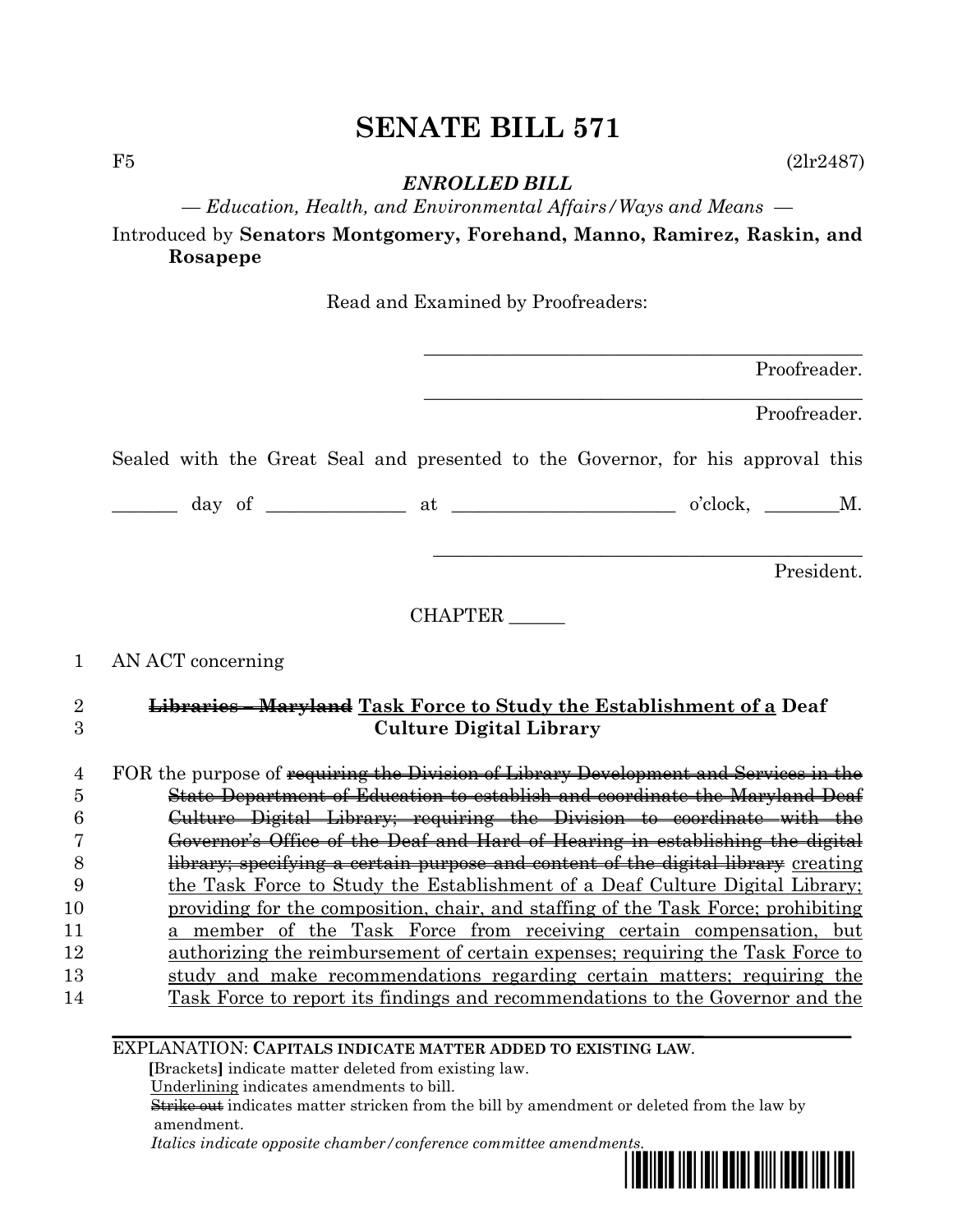| 1<br>$\rm{2}$<br>3    | <u>General Assembly on or before a certain date; providing for the termination of</u><br>this Act; and generally relating to the establishment of the Maryland Task<br>Force to Study the Establishment of a Deaf Culture Digital Library. |                             |                                                                                                                                                                                                                                        |  |  |  |  |
|-----------------------|--------------------------------------------------------------------------------------------------------------------------------------------------------------------------------------------------------------------------------------------|-----------------------------|----------------------------------------------------------------------------------------------------------------------------------------------------------------------------------------------------------------------------------------|--|--|--|--|
| 4<br>5<br>6<br>7<br>8 | BY repealing and reenacting, with amendments,<br>Article – Education<br>Section 23 105<br><b>Annotated Code of Maryland</b><br>(2008 Replacement Volume and 2011 Supplement)                                                               |                             |                                                                                                                                                                                                                                        |  |  |  |  |
| 9<br>10               |                                                                                                                                                                                                                                            |                             | SECTION 1. BE IT ENACTED BY THE GENERAL ASSEMBLY<br>OF<br>MARYLAND, That the Laws of Maryland read as follows:                                                                                                                         |  |  |  |  |
| 11                    | Article - Education                                                                                                                                                                                                                        |                             |                                                                                                                                                                                                                                        |  |  |  |  |
| 12                    | $23 - 105.$                                                                                                                                                                                                                                |                             |                                                                                                                                                                                                                                        |  |  |  |  |
| 13<br>14<br>15        | $\leftrightarrow$                                                                                                                                                                                                                          |                             | In addition to any other powers granted and duties imposed by this title,<br>and subject to the authority of the State Board, the Division of Library Development<br>and Services has the powers and duties set forth in this section. |  |  |  |  |
| 16                    | $\bigoplus$                                                                                                                                                                                                                                |                             | The Division of Library Development and Services shall:                                                                                                                                                                                |  |  |  |  |
| 17<br>18              | $\leftrightarrow$                                                                                                                                                                                                                          |                             | Provide leadership and guidance for the planning and coordinated<br>development of library and information service in this State;                                                                                                      |  |  |  |  |
| 19<br>20<br>21        | $\bigoplus$<br>this State;                                                                                                                                                                                                                 |                             | Develop statewide public and school library services and networks,<br>resource centers, and other arrangements to meet the library and information needs of                                                                            |  |  |  |  |
| 22<br>23              | $\leftrightarrow$<br>services in this State to:                                                                                                                                                                                            |                             | Provide professional and technical advice on improving library                                                                                                                                                                         |  |  |  |  |
| 24                    |                                                                                                                                                                                                                                            | $\ddot{\Theta}$             | Public and school library officials;                                                                                                                                                                                                   |  |  |  |  |
| 25                    |                                                                                                                                                                                                                                            | $\overrightarrow{H}$        | State government agencies; and                                                                                                                                                                                                         |  |  |  |  |
| 26                    |                                                                                                                                                                                                                                            | $\overleftrightarrow{H}$    | Any other person;                                                                                                                                                                                                                      |  |  |  |  |
| $27\,$                | $\leftrightarrow$                                                                                                                                                                                                                          | $\ddot{\Theta}$             | Collect library statistics and other data;                                                                                                                                                                                             |  |  |  |  |
| 28<br>29              | studies of them:                                                                                                                                                                                                                           | $\overline{a}$              | Identify library needs and provide for needed research and                                                                                                                                                                             |  |  |  |  |
| 30                    |                                                                                                                                                                                                                                            | $\overline{(\overline{H})}$ | Publish and distribute findings in these areas; and                                                                                                                                                                                    |  |  |  |  |

**SENATE BILL 571**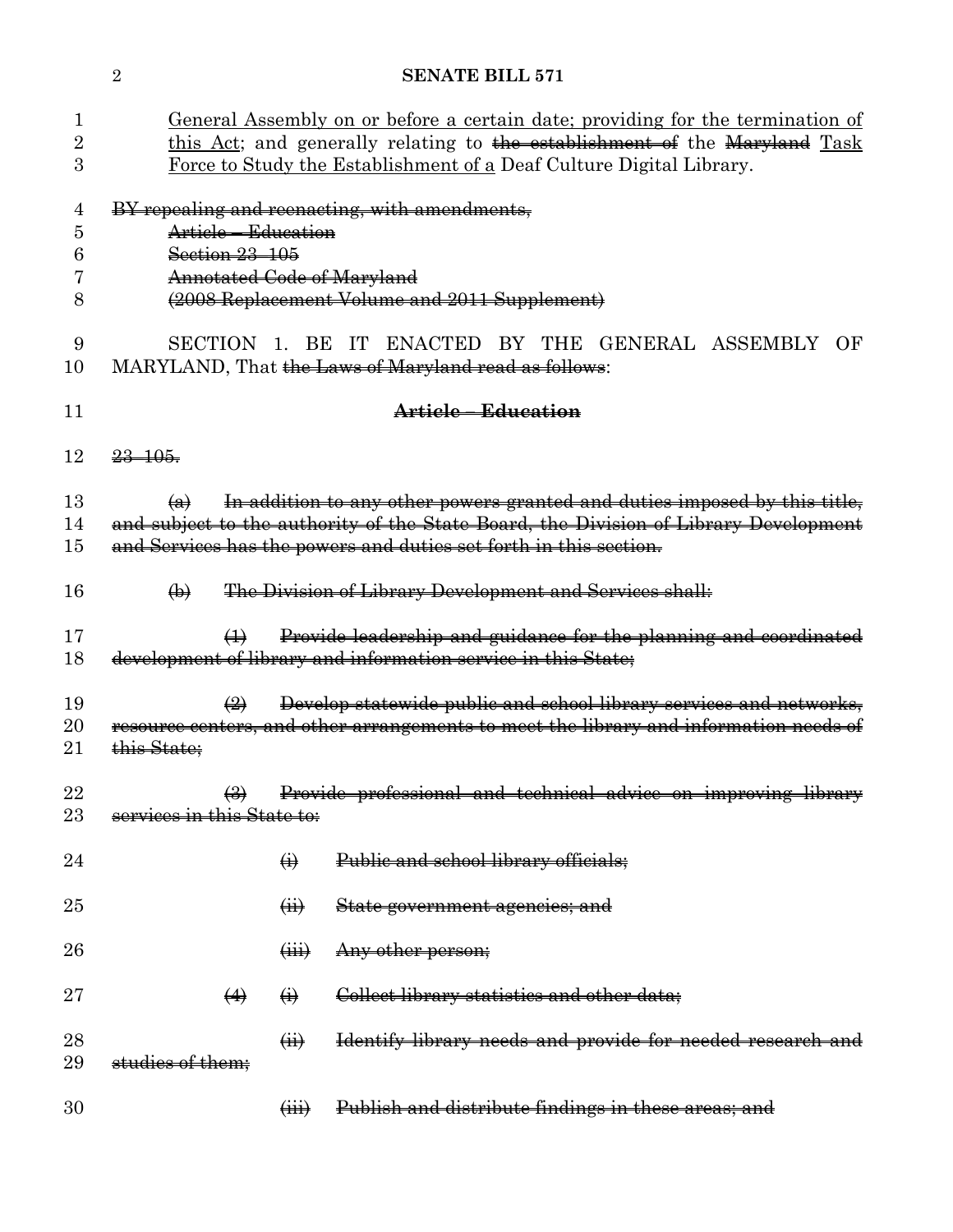## **SENATE BILL 571** 3

| 1               |                                                                                        |                            |                            |               | Coordinate library services with other information and                         |  |  |  |  |
|-----------------|----------------------------------------------------------------------------------------|----------------------------|----------------------------|---------------|--------------------------------------------------------------------------------|--|--|--|--|
| 2               | education services and agencies;                                                       |                            |                            |               |                                                                                |  |  |  |  |
|                 |                                                                                        |                            |                            |               |                                                                                |  |  |  |  |
| 3               |                                                                                        | $\left( 5\right)$          |                            |               | Administer federal and State funds appropriated to it by the State             |  |  |  |  |
| 4               | for library purposes;                                                                  |                            |                            |               |                                                                                |  |  |  |  |
|                 |                                                                                        |                            |                            |               |                                                                                |  |  |  |  |
| 5               |                                                                                        | $\left(6\right)$           | $\ddot{\Theta}$            |               | Develop and recommend professional standards and policies                      |  |  |  |  |
| 6               | <del>for libraries; and</del>                                                          |                            |                            |               |                                                                                |  |  |  |  |
|                 |                                                                                        |                            |                            |               |                                                                                |  |  |  |  |
| 7               |                                                                                        |                            | $\overline{(\mathbf{ii})}$ |               | Establish requirements and procedures for the certification                    |  |  |  |  |
| 8               | of librarians and library personnel;                                                   |                            |                            |               |                                                                                |  |  |  |  |
|                 |                                                                                        |                            |                            |               |                                                                                |  |  |  |  |
| 9               |                                                                                        | $\leftrightarrow$          | Provide:                   |               |                                                                                |  |  |  |  |
|                 |                                                                                        |                            |                            |               |                                                                                |  |  |  |  |
| 10              |                                                                                        |                            | $\bigoplus$                |               | Specialized library service to the blind and other physically                  |  |  |  |  |
| 11              | handicapped individuals in this State; and                                             |                            |                            |               |                                                                                |  |  |  |  |
|                 |                                                                                        |                            |                            |               |                                                                                |  |  |  |  |
| 12              |                                                                                        |                            | $\overline{a}$             |               | Other desirable specialized library services;                                  |  |  |  |  |
|                 |                                                                                        |                            |                            |               |                                                                                |  |  |  |  |
| 13              |                                                                                        | $\left(\frac{8}{2}\right)$ |                            |               | Encourage, advise, and assist in establishing, operating, and                  |  |  |  |  |
| 14              | coordinating libraries at State institutions and agencies and administer the operation |                            |                            |               |                                                                                |  |  |  |  |
| 15              | of library and information services for the Department;                                |                            |                            |               |                                                                                |  |  |  |  |
|                 |                                                                                        |                            |                            |               |                                                                                |  |  |  |  |
| 16              |                                                                                        | $\bigoplus$                |                            |               | Administer the State grant program for county public library                   |  |  |  |  |
| 17              | eapital projects, in accordance with § 23-510 of this title;                           |                            |                            |               |                                                                                |  |  |  |  |
|                 |                                                                                        |                            |                            |               |                                                                                |  |  |  |  |
| 18              |                                                                                        | $\left(10\right)$          |                            |               | Adopt guidelines for the administration of public libraries and                |  |  |  |  |
| 19              | recommend to the State Board rules and regulations to implement this title;            |                            |                            |               |                                                                                |  |  |  |  |
|                 |                                                                                        |                            |                            |               |                                                                                |  |  |  |  |
| $\overline{20}$ |                                                                                        | $\left(\frac{1}{2}\right)$ |                            |               | Cooperate with national library agencies and those of any other                |  |  |  |  |
| 21              | state; [and]                                                                           |                            |                            |               |                                                                                |  |  |  |  |
|                 |                                                                                        |                            |                            |               |                                                                                |  |  |  |  |
| 22              |                                                                                        |                            |                            |               | (12) (i) ESTABLISH THE MARYLAND DEAF CULTURE DIGITAL                           |  |  |  |  |
| $23\,$          | LIBRARY IN COORDINATION WITH THE GOVERNOR'S OFFICE OF THE DEAF AND                     |                            |                            |               |                                                                                |  |  |  |  |
| 24              | <b>HARD OF HEARING; AND</b>                                                            |                            |                            |               |                                                                                |  |  |  |  |
|                 |                                                                                        |                            |                            |               |                                                                                |  |  |  |  |
| $25\,$          |                                                                                        |                            | H                          |               | <b>COORDINATE THE MARYLAND DEAF CULTURE DIGITAL</b>                            |  |  |  |  |
| $26\,$          | <b>LIBRARY TO EDUCATE INDIVIDUALS ABOUT DEAF CULTURES IN THE UNITED</b>                |                            |                            |               |                                                                                |  |  |  |  |
| $27\,$          | <b>STATES AND OTHER COUNTRIES, WHICH SHALL INCLUDE:</b>                                |                            |                            |               |                                                                                |  |  |  |  |
|                 |                                                                                        |                            |                            |               |                                                                                |  |  |  |  |
| 28              |                                                                                        |                            |                            | $\pm$         |                                                                                |  |  |  |  |
|                 |                                                                                        |                            |                            |               | <b>REFERENCE MATERIAL; AND</b>                                                 |  |  |  |  |
|                 |                                                                                        |                            |                            |               |                                                                                |  |  |  |  |
| 29              |                                                                                        |                            |                            | $\frac{9}{2}$ | <b>LINKS TO OTHER RESOURCES; AND</b>                                           |  |  |  |  |
|                 |                                                                                        |                            |                            |               |                                                                                |  |  |  |  |
| 30              |                                                                                        |                            |                            |               | $\{ (12) \}$ $(13)$ Perform any other duty necessary for its proper operation. |  |  |  |  |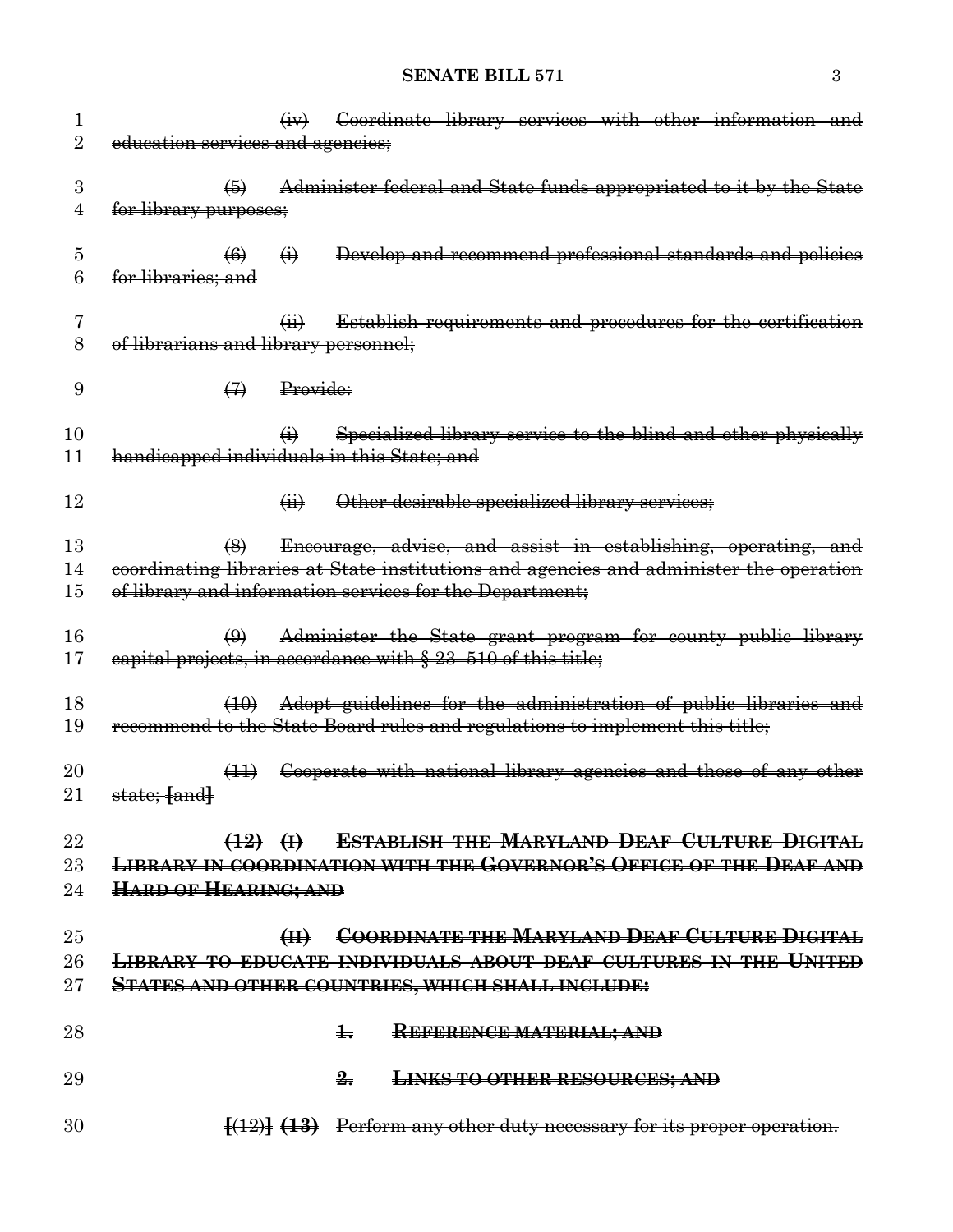|                               | $\overline{4}$             | <b>SENATE BILL 571</b>                                                                                                                                                                                                                         |
|-------------------------------|----------------------------|------------------------------------------------------------------------------------------------------------------------------------------------------------------------------------------------------------------------------------------------|
| $\mathbf 1$<br>$\overline{2}$ | (a)<br>Library.            | There is a Task Force to Study the Establishment of a Deaf Culture                                                                                                                                                                             |
| 3                             | (b)                        | <u>The Task Force consists of the following 11 members:</u>                                                                                                                                                                                    |
| 4<br>$\overline{5}$           |                            | two members of the Senate of Maryland, appointed by the<br>(1)<br>President of the Senate;                                                                                                                                                     |
| $6\phantom{.}6$<br>7          | of the House;              | two members of the House of Delegates, appointed by the Speaker<br>(2)                                                                                                                                                                         |
| 8<br>9                        |                            | State<br>Superintendent of<br>Education,<br>(3)<br>the<br>the<br>State<br>or<br>Superintendent's designee; and                                                                                                                                 |
| 10                            |                            | the following six members, appointed by the Governor:<br>(4)                                                                                                                                                                                   |
| 11<br>12                      |                            | one representative of the Division of Library Development<br>(i)<br>and Services in the State Department of Education;                                                                                                                         |
| 13<br>14                      | Hard of Hearing;           | one representative of the Governor's Office of the Deaf and<br>(ii)                                                                                                                                                                            |
| 15                            |                            | one representative of the Maryland Library Association; and<br>(iii)                                                                                                                                                                           |
| 16<br>17                      |                            | three representatives of the deaf community or of deaf<br>(iv)<br>organizations in the State.                                                                                                                                                  |
| 18                            | $\left( \mathrm{c}\right)$ | The Governor shall designate the chair of the Task Force.                                                                                                                                                                                      |
| 19                            | (d)                        | The State Department of Education shall provide staff for the Task Force.                                                                                                                                                                      |
| 20                            | <u>(e)</u>                 | A member of the Task Force:                                                                                                                                                                                                                    |
| 21                            |                            | (1)<br>may not receive compensation as a member of the Task Force; but                                                                                                                                                                         |
| 22<br>23                      |                            | is entitled to reimbursement for expenses under the Standard<br>(2)<br>State Travel Regulations, as provided in the State budget.                                                                                                              |
| 24                            | (f)                        | The Task Force shall:                                                                                                                                                                                                                          |
| 25<br>26<br>$27\,$            |                            | study the establishment of a Deaf Culture Digital Library,<br>(1)<br>including potential funding sources for the library through a public-private<br>partnership or the establishment of a friends of the library organization; and            |
| 28<br>29<br>30                |                            | (2)<br>make recommendations regarding the coordination of a Deaf<br>Culture Digital Library to educate individuals about deaf cultures in the United<br>States and other countries, including reference material and links to other resources. |